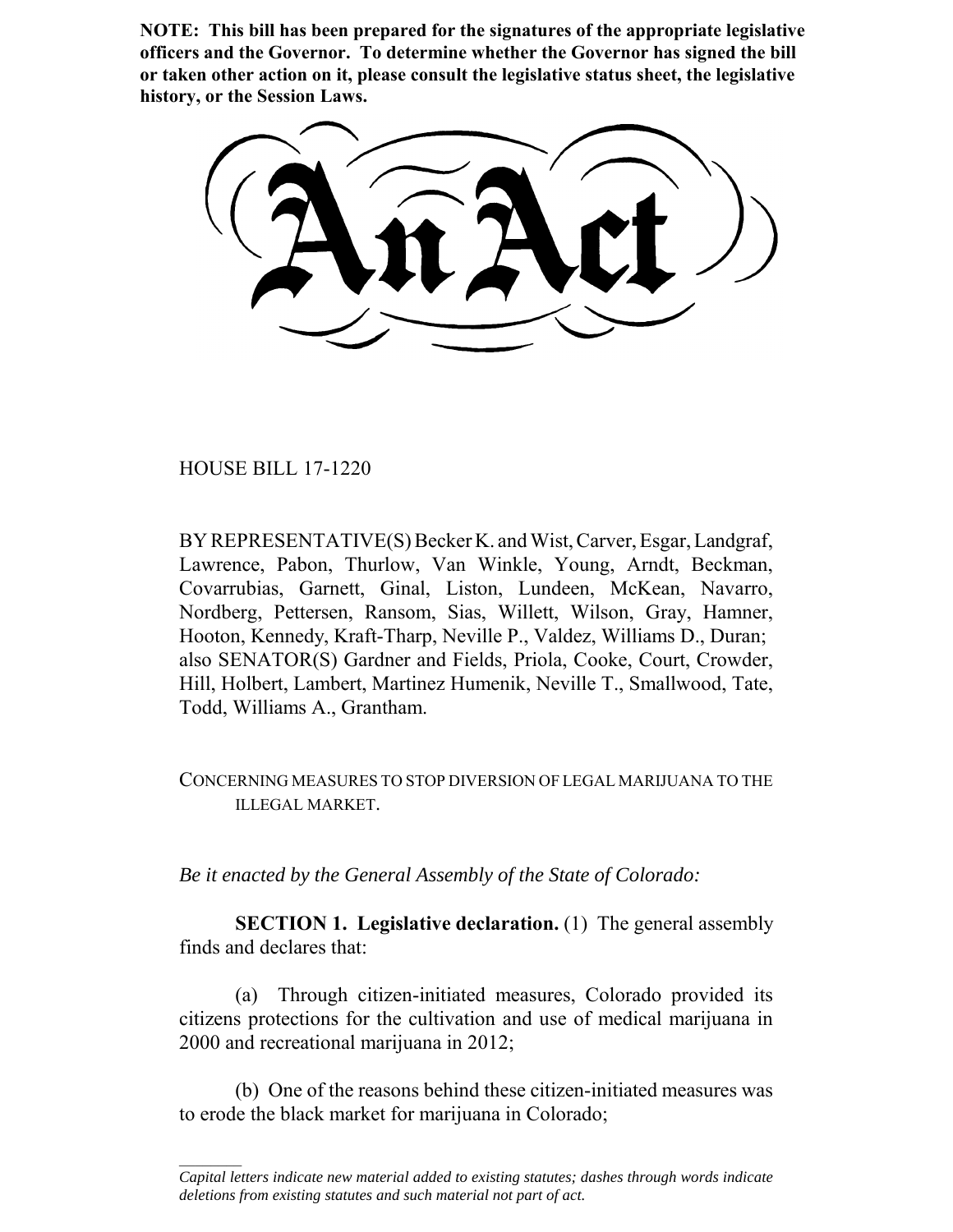(c) The constitutional provisions for both medical marijuana and recreational marijuana provide protections for personal marijuana cultivation, but these provisions are silent on the question of where marijuana plants may be grown or processed for medical or recreational use;

(d) Although the authority for marijuana cultivation for both medical and recreational marijuana is generally limited to six plants per person, some provisions allow individuals to grow more plants. In the medical marijuana code, a patient can grow an "extended plant count" if his or her physician, who makes the medical marijuana recommendation, also determines the patient has a medical necessity for more than six plants. As well, a primary caregiver can grow medical marijuana for each of the patients that he or she serves.

(e) The extended plant count and primary caregiver provisions have created a situation in which individuals are cultivating large quantities of marijuana in residential homes;

(f) These large-scale cultivation sites in residential properties create a public safety issue and are a public nuisance. A site in a residential property can overburden the home's electrical system, resulting in excessive power use and creating a fire hazard that puts first responders at risk. A site can also cause water damage and mold in the residential property. A site in a residential property can produce a noxious smell that limits the ability of others who live in the area to enjoy the quiet of their homes. Often the site is a rental home, and the renters cause significant damage to the home by retrofitting the home to be used as a large-scale cultivation site. When residential property is used for a large-scale cultivation site, it often lowers the value of the property and thus the property value of the rest of the neighborhood. Finally, a site in a residential property can serve as a target for criminal activity, creating an untenable public safety hazard.

(g) Large-scale, multi-national crime organizations have exploited Colorado laws, rented multiple residential properties for large-scale cultivation sites, and caused an influx of human trafficking and large amounts of weapons as well as the potential for violent crimes in residential neighborhoods;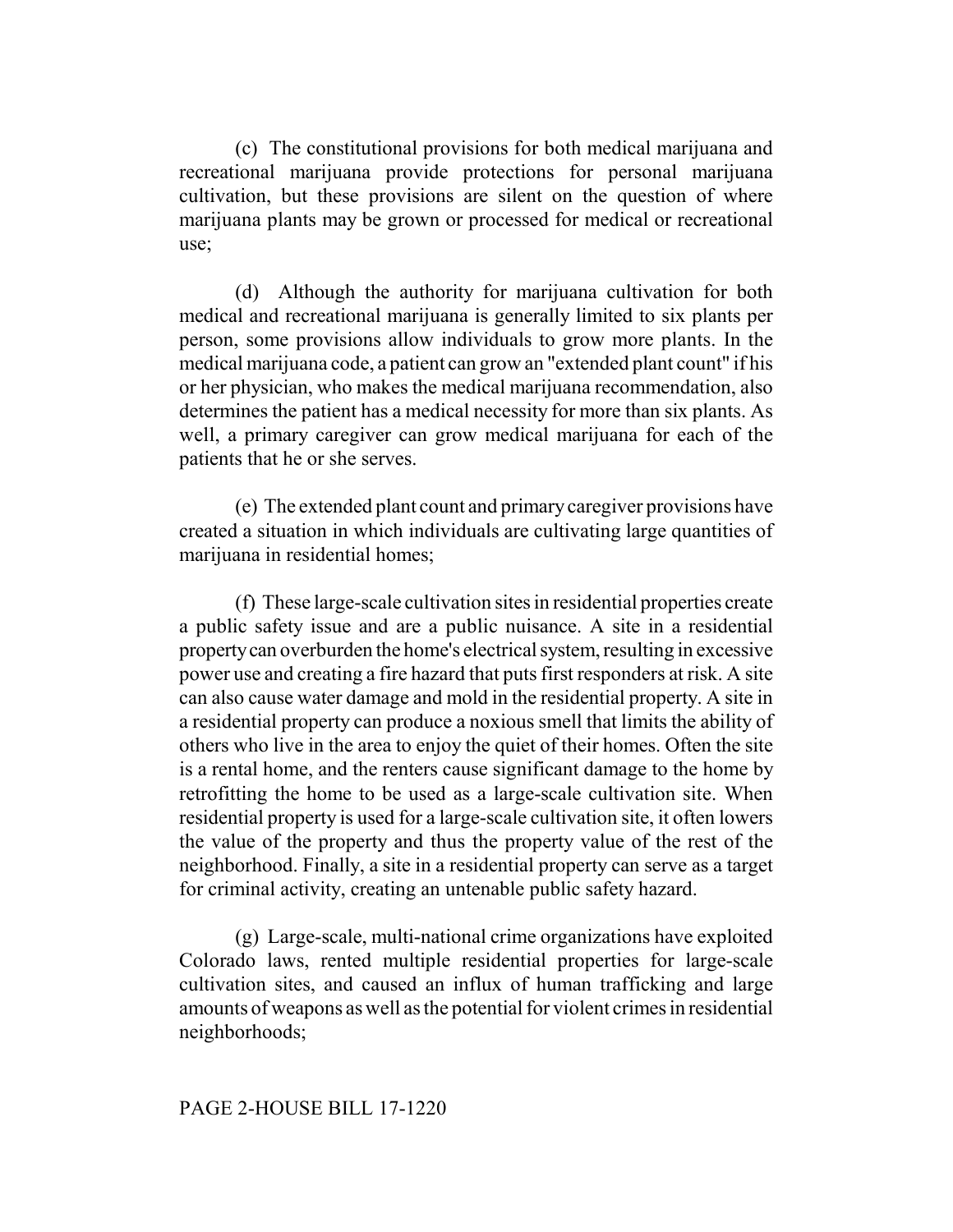(h) Large-scale cultivation sites in residential properties have been used to divert marijuana out of state and to children.

(2) Therefore, the general assembly determines that it is necessary to impose reasonable limits on residential marijuana cultivation that do not encroach on the protections afforded Colorado citizens in the Colorado constitution.

**SECTION 2.** In Colorado Revised Statutes, 18-18-406, **amend** (3)(a); and **add** (3)(c) as follows:

**18-18-406. Offenses relating to marijuana and marijuana concentrate - definition.** (3) (a) (I) It is unlawful for a person to knowingly cultivate, grow, or produce a marijuana plant or knowingly allow a marijuana plant to be cultivated, grown, or produced on land that the person owns, occupies, or controls.

(II) (A) REGARDLESS OF WHETHER THE PLANTS ARE FOR MEDICAL OR RECREATIONAL USE, IT IS UNLAWFUL FOR A PERSON TO KNOWINGLY CULTIVATE, GROW, OR PRODUCE MORE THAN TWELVE MARIJUANA PLANTS ON OR IN A RESIDENTIAL PROPERTY; OR TO KNOWINGLY ALLOW MORE THAN TWELVE MARIJUANA PLANTS TO BE CULTIVATED, GROWN, OR PRODUCED ON OR IN A RESIDENTIAL PROPERTY.

(B) EXCEPT AS PROVIDED IN SECTION  $25-1.5-106$   $(8.5)(a.5)(I)$  OR SECTION 25-1.5-106 (8.6)(a)(I.5) FOR A MEDICAL MARIJUANA PATIENT OR A PRIMARY CAREGIVER WITH A TWENTY-FOUR-MARIJUANA-PLANT-COUNT EXCEPTION TO SUBSECTION  $(3)(a)(II)(A)$  OF THIS SECTION, IT IS NOT A VIOLATION OF SUBSECTION  $(3)(a)(II)(A)$  OF THIS SECTION IF A COUNTY, MUNICIPALITY, OR CITY AND COUNTY LAW EXPRESSLY PERMITS THE CULTIVATION, GROWTH, OR PRODUCTION OF MORE THAN TWELVE MARIJUANA PLANTS ON OR IN A RESIDENTIAL PROPERTY AND THE PERSON IS CULTIVATING, GROWING, OR PRODUCING THE PLANTS IN AN ENCLOSED AND LOCKED SPACE AND WITHIN THE LIMIT SET BY THE COUNTY, MUNICIPALITY, OR CITY AND COUNTY WHERE THE PLANTS ARE LOCATED.

(III) A person who violates the provisions of this subsection  $(3)$ SUBSECTION  $(3)(a)(I)$  OF THIS SECTION commits:

 $(H)(A)$  A level 3 drug felony if the offense involves more than thirty

PAGE 3-HOUSE BILL 17-1220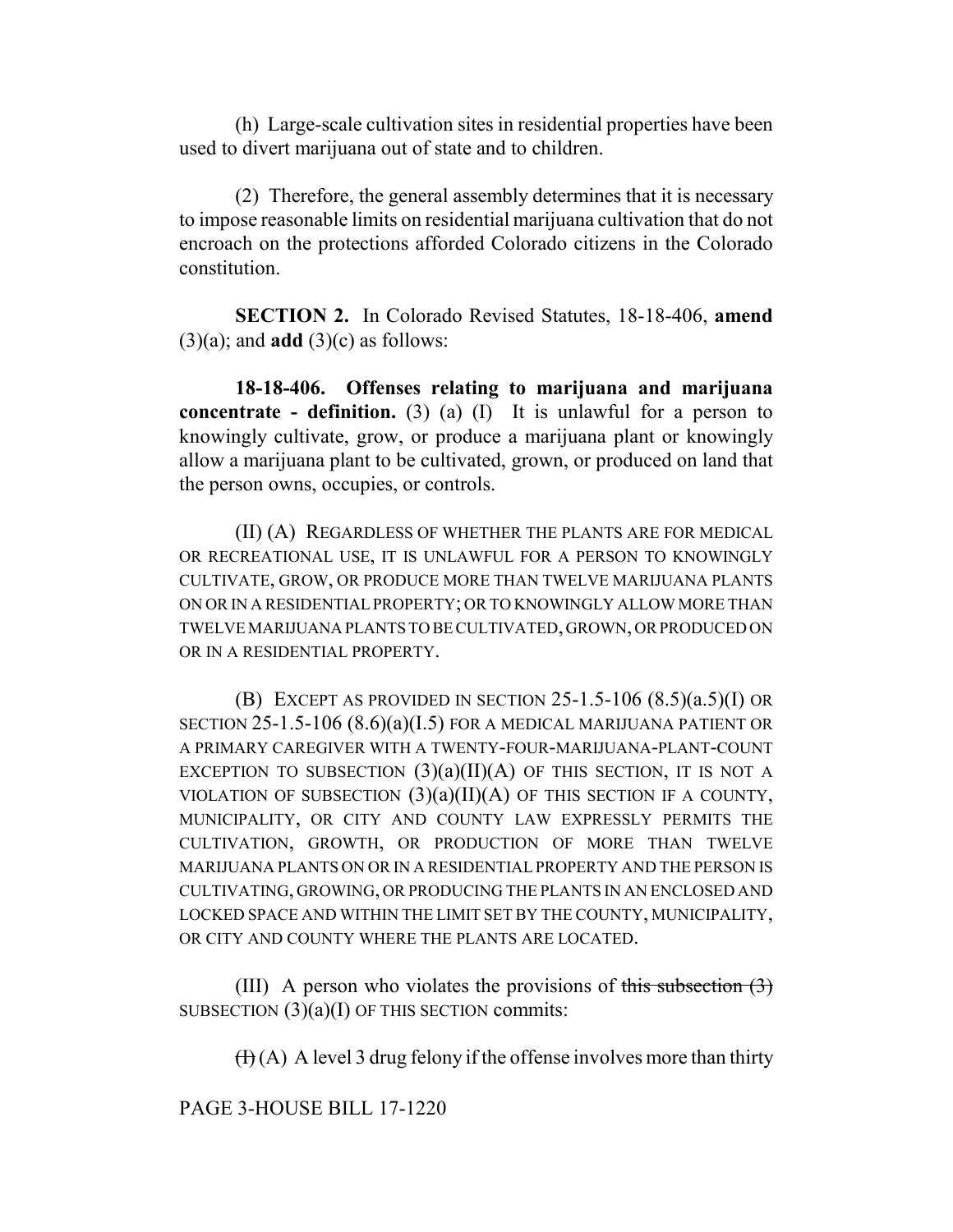plants;

 $(HH)$  (B) A level 4 drug felony if the offense involves more than six but not more than thirty plants; or

(III) (C) A level 1 drug misdemeanor if the offense involves not more than six plants.

(IV) A PERSON WHO VIOLATES THE PROVISIONS OF SUBSECTION  $(3)(a)(II)(A)$  OF THIS SECTION COMMITS:

(A) A LEVEL 1 DRUG PETTY OFFENSE FOR A FIRST OFFENSE IF THE OFFENSE INVOLVES MORE THAN TWELVE PLANTS, AND, UPON CONVICTION, SHALL BE PUNISHED BY A FINE OF UP TO ONE THOUSAND DOLLARS;

(B) A LEVEL 1 DRUG MISDEMEANOR FOR A SECOND OR SUBSEQUENT OFFENSE IF THE OFFENSE INVOLVES MORE THAN TWELVE BUT NOT MORE THAN TWENTY-FOUR PLANTS; OR

(C) A LEVEL 3 DRUG FELONY FOR A SECOND OR SUBSEQUENT OFFENSE IF THE OFFENSE INVOLVES MORE THAN TWENTY-FOUR PLANTS.

(V) PROSECUTION UNDER SUBSECTION (3)(a)(II)(A) OF THIS SECTION DOES NOT PROHIBIT PROSECUTION UNDER ANY OTHER SECTION OF LAW.

(c) FOR PURPOSES OF THIS SUBSECTION (3):

(I) "FLOWERING" MEANS THE REPRODUCTIVE STATE OF THE CANNABIS PLANT IN WHICH THERE ARE PHYSICAL SIGNS OF FLOWER BUDDING OUT OF THE NODES IN THE STEM.

(II) "PLANT" MEANS ANY CANNABIS PLANT IN A CULTIVATING MEDIUM WHICH PLANT IS MORE THAN FOUR INCHES WIDE OR FOUR INCHES HIGH OR A FLOWERING CANNABIS PLANT REGARDLESS OF THE PLANT'S SIZE.

(III) "RESIDENTIAL PROPERTY" MEANS A SINGLE UNIT PROVIDING COMPLETE INDEPENDENT LIVING FACILITIES FOR ONE OR MORE PERSONS, INCLUDING PERMANENT PROVISIONS FOR LIVING, SLEEPING, EATING, COOKING, AND SANITATION. "RESIDENTIAL PROPERTY" ALSO INCLUDES THE REAL PROPERTY SURROUNDING A STRUCTURE, OWNED IN COMMON WITH

PAGE 4-HOUSE BILL 17-1220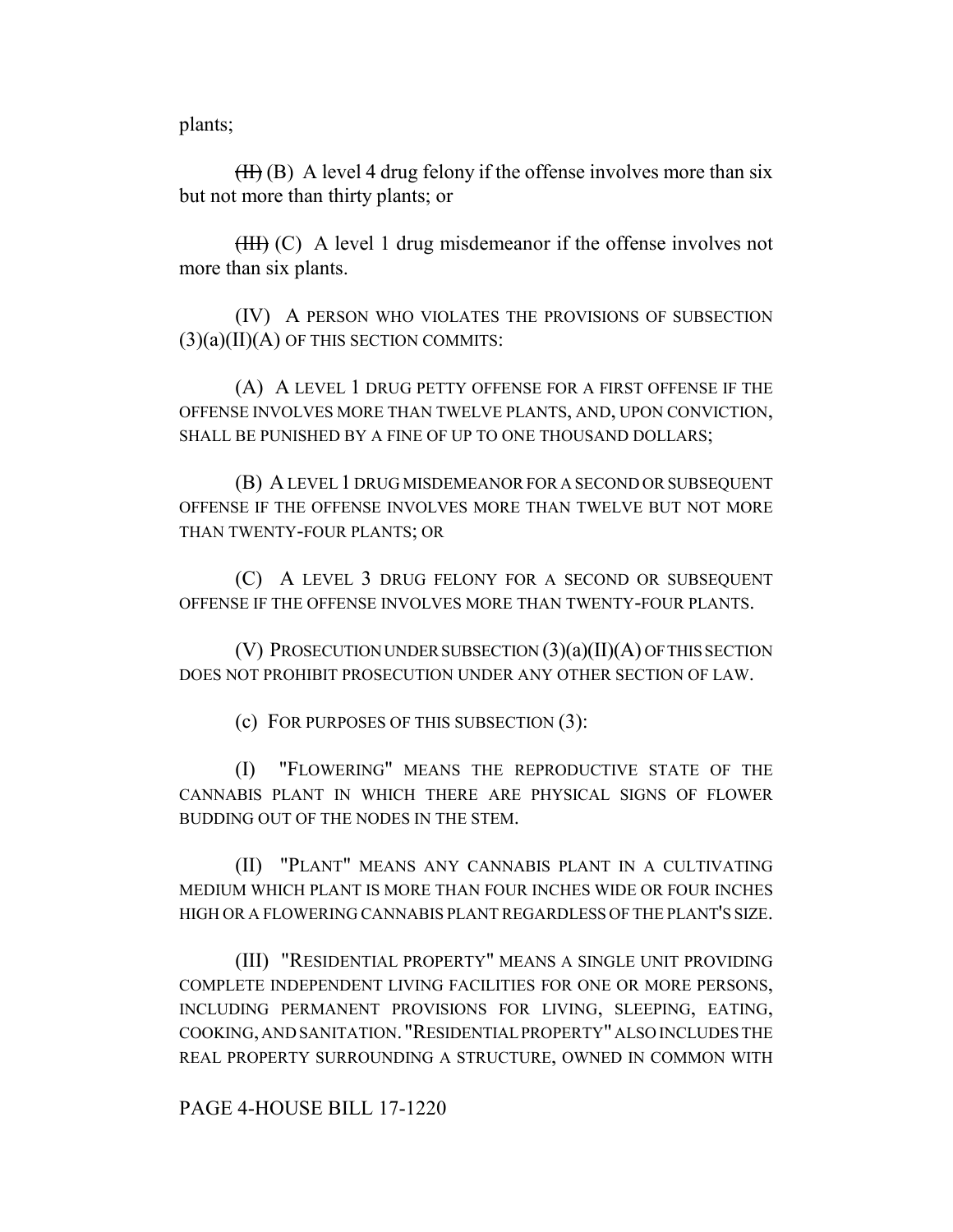THE STRUCTURE, THAT INCLUDES ONE OR MORE SINGLE UNITS PROVIDING COMPLETE INDEPENDENT LIVING FACILITIES.

**SECTION 3.** In Colorado Revised Statutes, 25-1.5-106, **amend** (7)(e)(I)(A); and **add** (2)(e.3), (8.5)(a.5), (8.5)(b.5), (8.6)(a)(I.5), and  $(8.6)(a)(I.6)$  as follows:

**25-1.5-106. Medical marijuana program - powers and duties of state health agency - rules - medical review board - medical marijuana program cash fund - subaccount - created - repeal.** (2) **Definitions.** In addition to the definitions set forth in section 14 (1) of article XVIII of the state constitution, as used in this section, unless the context otherwise requires:

(e.3) "RESIDENTIAL PROPERTY" MEANS A SINGLE UNIT PROVIDING COMPLETE INDEPENDENT LIVING FACILITIES FOR ONE OR MORE PERSONS, INCLUDING PERMANENT PROVISIONS FOR LIVING, SLEEPING, EATING, COOKING, AND SANITATION. "RESIDENTIAL PROPERTY" ALSO INCLUDES THE REAL PROPERTY SURROUNDING A STRUCTURE, OWNED IN COMMON WITH THE STRUCTURE, THAT INCLUDES ONE OR MORE SINGLE UNITS PROVIDING COMPLETE INDEPENDENT LIVING FACILITIES.

(7) **Primary caregivers.** (e) (I) (A) In order to be a primary caregiver who cultivates medical marijuana for his or her patients or transports medical marijuana for his or her patients, he or she shall also register with the state licensing authority AND COMPLY WITH ALL LOCAL LAWS, REGULATIONS, AND ZONING AND USE RESTRICTIONS. A person may not register as a primary caregiver if he or she is licensed as a medical marijuana business as described in part 4 of article 43.3 of title 12  $C.R.S.,$ or a retail marijuana business as described in part 4 of article 43.4 of title 12. C.R.S. An employee, contractor, or other support staff employed by a licensed entity pursuant to article 43.3 or 43.4 of title 12, C.R.S., or working in or having access to a restricted area of a licensed premises pursuant to article 43.3 or 43.4 of title 12,  $C.R.S.,$  may be a primary caregiver.

(8.5) **Encourage patient voluntary registration - plant limits.** (a.5) (I) UNLESS OTHERWISE EXPRESSLY AUTHORIZED BY LOCAL LAW, IT IS UNLAWFUL FOR A PATIENT TO POSSESS AT OR CULTIVATE ON A RESIDENTIAL PROPERTY MORE THAN TWELVE MARIJUANA PLANTS REGARDLESS OF THE

## PAGE 5-HOUSE BILL 17-1220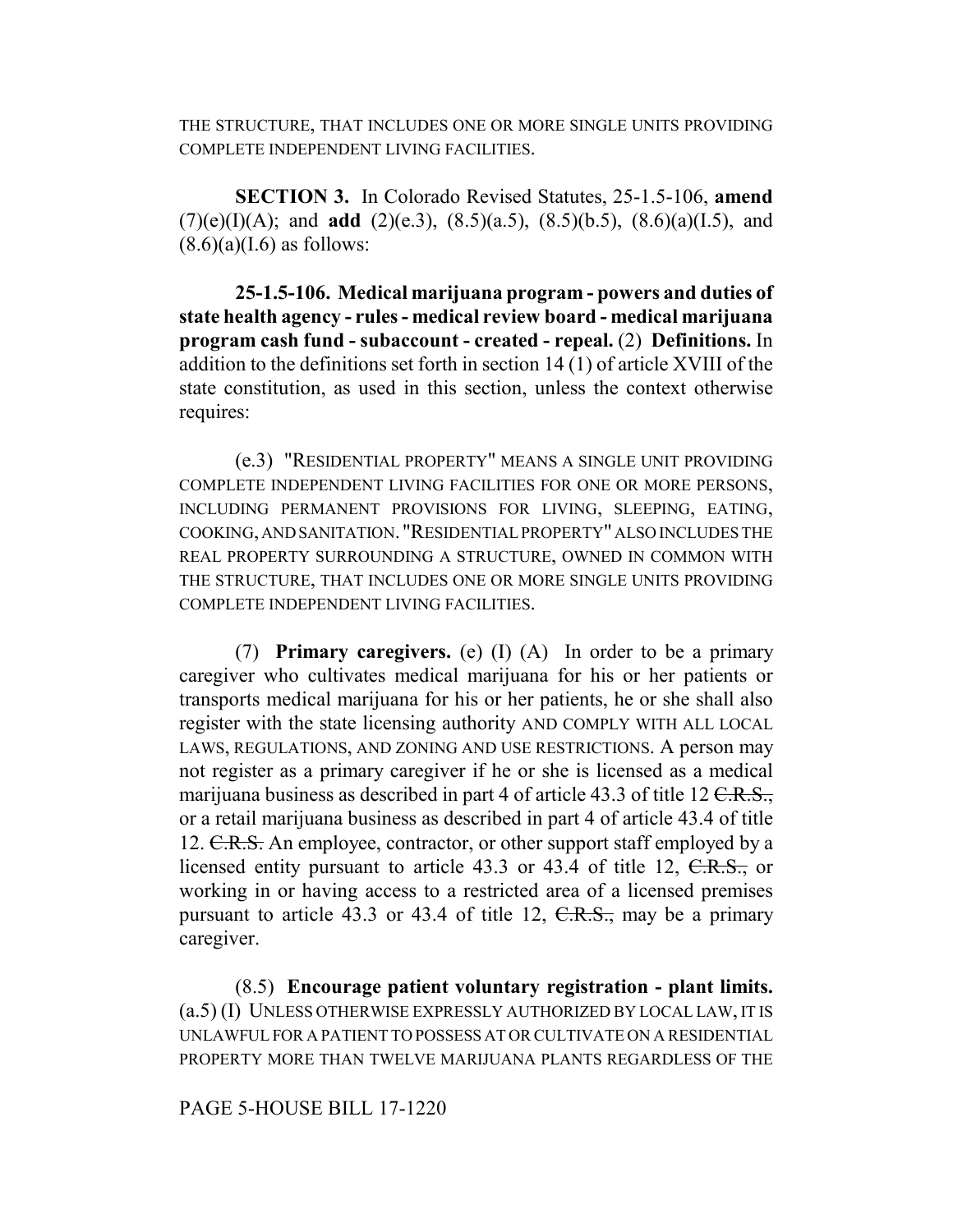NUMBER OF PERSONS RESIDING, EITHER TEMPORARILY OR PERMANENTLY, AT THE PROPERTY; EXCEPT THAT IT IS UNLAWFUL FOR A PATIENT TO POSSESS AT OR CULTIVATE ON OR IN A RESIDENTIAL PROPERTY MORE THAN TWENTY-FOUR MARIJUANA PLANTS REGARDLESS OF THE NUMBER OF PERSONS RESIDING, EITHER TEMPORARILY OR PERMANENTLY, AT THE PROPERTY IF A PATIENT:

(A) LIVES IN A COUNTY, MUNICIPALITY, OR CITY AND COUNTY THAT DOES NOT LIMIT THE NUMBER OF MARIJUANA PLANTS THAT MAY BE GROWN ON OR IN A RESIDENTIAL PROPERTY;

(B) REGISTERS PURSUANT TO THIS SUBSECTION (8.5) WITH THE STATE LICENSING AUTHORITY'S REGISTRY; AND

(C) PROVIDES NOTICE TO THE APPLICABLE COUNTY, MUNICIPALITY, OR CITY AND COUNTY OF HIS OR HER RESIDENTIAL CULTIVATION OPERATION IF REQUIRED BY THE JURISDICTION. A LOCAL JURISDICTION SHALL NOT PROVIDE THE INFORMATION PROVIDED TO IT PURSUANT TO THIS SUBSECTION  $(8.5)(a.5)(I)(C)$  TO THE PUBLIC, AND THE INFORMATION IS CONFIDENTIAL.

(II) A PATIENT WHO CULTIVATES MORE MARIJUANA PLANTS THAN PERMITTED IN SUBSECTION  $(8.5)(a.5)(I)$  OF THIS SECTION SHALL LOCATE HIS OR HER CULTIVATION OPERATION ON A PROPERTY, OTHER THAN A RESIDENTIAL PROPERTY, WHERE MARIJUANA CULTIVATION IS ALLOWED BY LOCAL LAW AND SHALL COMPLY WITH ANY APPLICABLE LOCAL LAW REQUIRING DISCLOSURE ABOUT THE CULTIVATION OPERATION. CULTIVATION OPERATIONS CONDUCTED IN A LOCATION OTHER THAN A RESIDENTIAL PROPERTY ARE SUBJECT TO ANY COUNTY AND MUNICIPAL BUILDING AND PUBLIC HEALTH INSPECTION REQUIRED BY LOCAL LAW. A PERSON WHO VIOLATES THIS SUBSECTION  $(8.5)(a.5)$  IS SUBJECT TO THE OFFENSES AND PENALTIES DESCRIBED IN SECTION 18-18-406.

(b.5) A PATIENT WHO CULTIVATES HIS OR HER OWN MEDICAL MARIJUANA PLANTS SHALL COMPLY WITH ALL LOCAL LAWS, REGULATIONS, AND ZONING AND USE RESTRICTIONS.

(8.6) **Primary caregivers plant limits - exceptional circumstances.** (a) (I.5) UNLESS OTHERWISE EXPRESSLY AUTHORIZED BY LOCAL LAW, IT IS UNLAWFUL FOR A PRIMARY CAREGIVER TO POSSESS AT OR CULTIVATE ON A RESIDENTIAL PROPERTY MORE THAN TWELVE MARIJUANA

## PAGE 6-HOUSE BILL 17-1220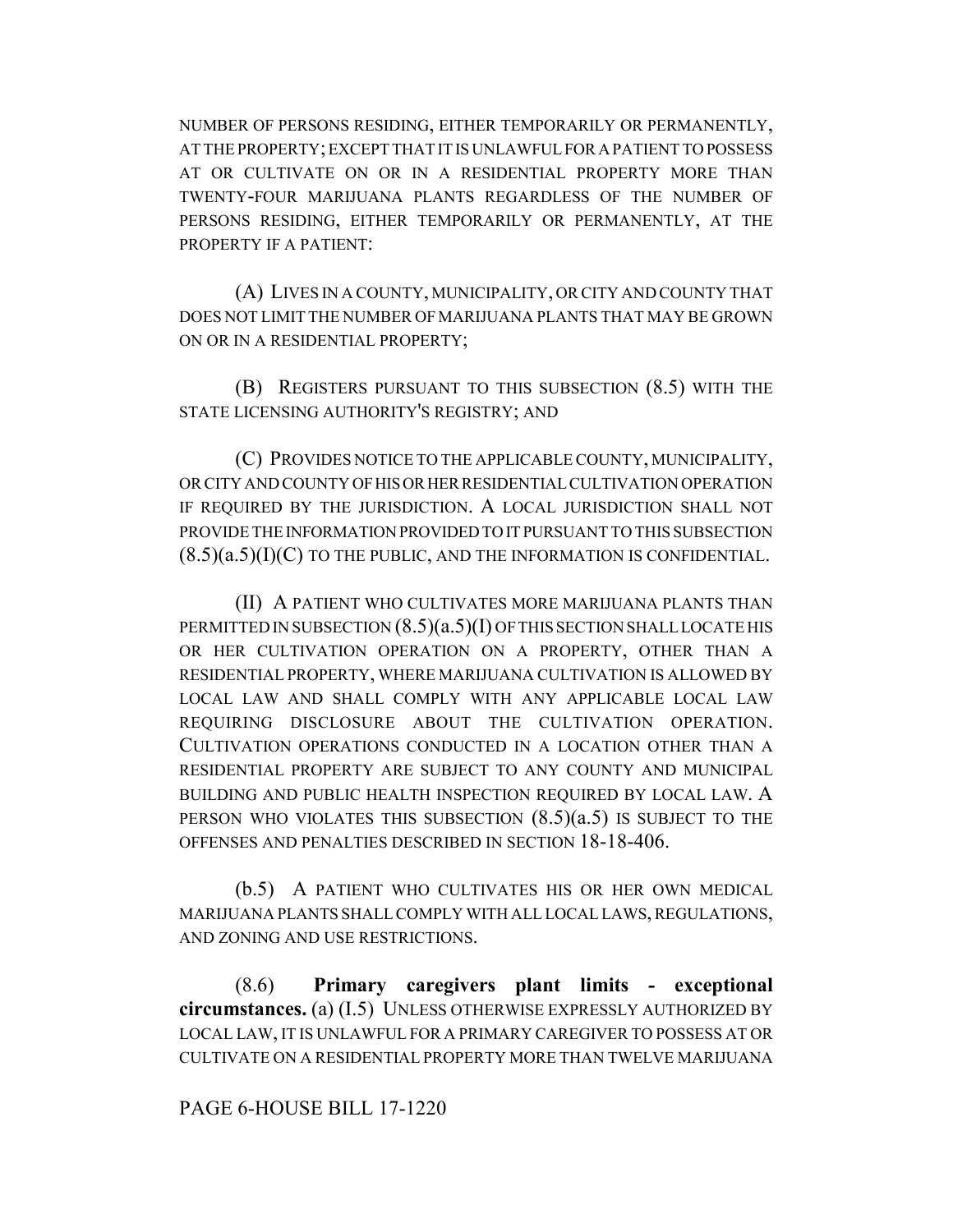PLANTS REGARDLESS OF THE NUMBER OF PERSONS RESIDING, EITHER TEMPORARILY OR PERMANENTLY, AT THE PROPERTY; EXCEPT THAT IT IS UNLAWFUL FOR A PRIMARY CAREGIVER TO POSSESS AT OR CULTIVATE ON OR IN A RESIDENTIAL PROPERTY MORE THAN TWENTY-FOUR MARIJUANA PLANTS REGARDLESS OF THE NUMBER OF PERSONS RESIDING, EITHER TEMPORARILY OR PERMANENTLY, AT THE PROPERTY IF A PRIMARY CAREGIVER:

(A) LIVES IN A COUNTY, MUNICIPALITY, OR CITY AND COUNTY THAT DOES NOT LIMIT THE NUMBER OF MARIJUANA PLANTS THAT MAY BE GROWN ON OR IN A RESIDENTIAL PROPERTY;

(B) IS REGISTERED PURSUANT TO THIS SUBSECTION (8.6) WITH THE STATE LICENSING AUTHORITY'S REGISTRY; AND

(C) PROVIDES NOTICE TO THE APPLICABLE COUNTY, MUNICIPALITY, OR CITY AND COUNTY OF HIS OR HER RESIDENTIAL CULTIVATION OPERATION IF REQUIRED BY THE JURISDICTION. A LOCAL JURISDICTION SHALL NOT PROVIDE THE INFORMATION PROVIDED TO IT PURSUANT TO THIS SUBSECTION (8.6)(a)(I.5) TO THE PUBLIC, AND THE INFORMATION IS CONFIDENTIAL.

(I.6) ANY PRIMARY CAREGIVER WHO CULTIVATES MORE MARIJUANA PLANTS THAN PERMITTED IN SUBSECTION  $(8.6)(a)(I.5)$  OF THIS SECTION SHALL LOCATE HIS OR HER CULTIVATION OPERATION ON A PROPERTY, OTHER THAN A RESIDENTIAL PROPERTY, WHERE MARIJUANA CULTIVATION IS ALLOWED BY LOCAL LAW AND SHALL COMPLY WITH ANY APPLICABLE LOCAL LAW REQUIRING DISCLOSURE ABOUT THE CULTIVATION OPERATION. CULTIVATION OPERATIONS CONDUCTED IN A LOCATION OTHER THAN A RESIDENTIAL PROPERTY ARE SUBJECT TO ANY COUNTY AND MUNICIPAL BUILDING AND PUBLIC HEALTH INSPECTION REQUIRED BY LOCAL LAW. A PERSON WHO VIOLATES SUBSECTION  $(8.6)(a)(I)$  OF THIS SECTION IS SUBJECT TO THE OFFENSES AND PENALTIES DESCRIBED IN SECTION 18-18-406.

**SECTION 4. Act subject to petition - effective date applicability.** (1) This act takes effect January 1, 2018; except that, if a referendum petition is filed pursuant to section 1 (3) of article V of the state constitution against this act or an item, section, or part of this act within the ninety-day period after final adjournment of the general assembly, then the act, item, section, or part will not take effect unless approved by the people at the general election to be held in November 2018 and, in such case, will take effect on the date of the official declaration of the vote thereon by the

PAGE 7-HOUSE BILL 17-1220